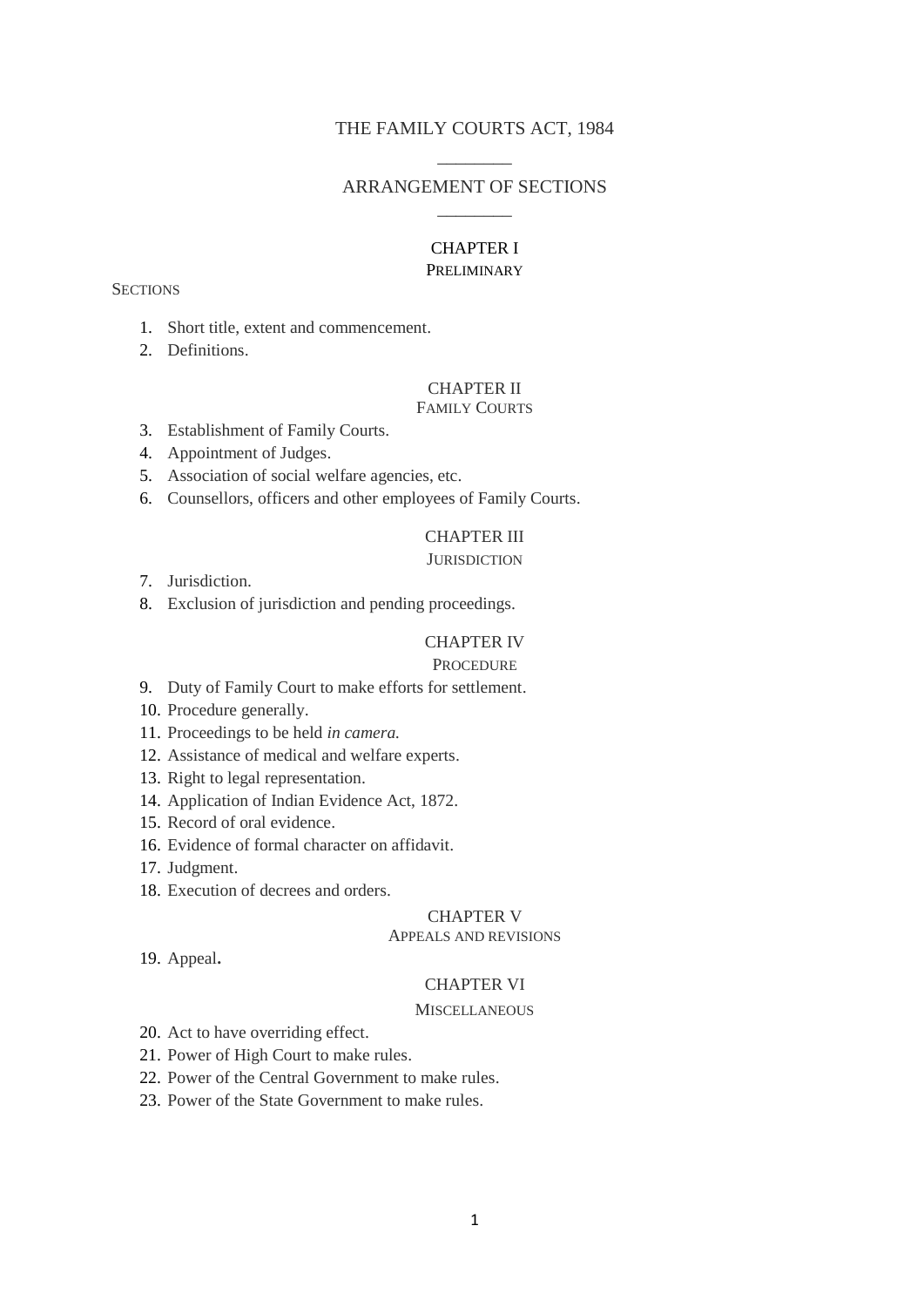## THE FAMILY COURTS ACT, 1984

#### ACT NO. 66 OF 1984

### [14*th September*, 1984.]

An Act to provide for the establishment of Family Courts with a view to promote conciliation in, and secure speedy settlement of, disputes relating to marriage and family affairs and for matters connected therewith.

BE it enacted by Parliament in the Thirty-fifth Year of the Republic of India as follows:**—**

## CHAPTER I

PRELIMINARY

**1. Short title, extent and commencement.** (*1*) This Act may be called the Family Courts Act, 1984.

(*2*) It extends to the whole of India except the State of Jammu and Kashmir.

 $(3)$  It shall come into force on such date<sup>1</sup> as the Central Government may, by notification in the Official Gazette, appoint, and different dates may be appointed for different States.

1. This Act shall come into force in—

1

- (*i*)Union territory of Andaman and Nicobar Islands on 19th November, 1986,*vide* notification No. 79/22/86, dated 19th November, 1986, Gazette of India, Extra., Pt. II, Section 1.
- (*ii*) Madhya Pradesh on 19thNovember, 1986, *vide* notification No. 79/6/86, dated 14th November, 1986, Gazette of India, Extra., Pt. II, Section 1.
- (*iii*) Uttar Pradesh on 2ndOctober, 1986, *vide* notification No. 79/11/86-Jus., dated 4th September, 1986, Gazette of India, Pt. II, Section 1.
- (*iv*)Delhi on 19th November, 1986,*vide* notification No. S.O. 863(E), dater 18th November, 1986, Gazette of India, Extra., Pt. II, Section 3 (*ii*).
- (*v*)Maharashtra on 1stDecember, 1986, *vide* notification No. S.O. 944(E), dated 5th December, 1986, Gazette of India, Extra., Pt. II, Section 3(*ii*).
- (*vi*)Karnataka on 25thMay, 1987, *vide* notification No. G.S.R. 685(E), dated 15th May, 1987, Gazette of India, Extra., Pt. II, Section 3(*i*).
- (*vii*)Orissa on 1st May, 1989, *vide* notification No. S.O. 321(E), dated 27th April, 1989, Gazette of India, Extra, Pt. II, Section 3(*ii*).
- (*viii*)Kerala on 21st October, 1989, *vide* notification No. 79/5/86, dated 17th October, 1989, Gazette of India, Extra., Pt. II, Section 1.
- (*ix*)Goa on 16thApril, 1990, *vide* notification No. S.O. 328(E), dated 12th April, 1990, Gazette of India, Extra., Pt. II, Section 3(*ii*).
- (*x*)Union territory of Pondicherry on 1st May, 1987, *vide* notification No. G.S.R. 459 (E), dated 29th April, 1987, Gazette of India, Extra, Pt. II, Section 3(*i*).
- (*xi*)West Bengal on 1stNovember, 1991, *vide* notification No. 79/12/86-Jus., dated 1st November, 1991, Gazette of India, Extra., Pt. II, Section 1 (E).
- (*xii*)Assam on 2nd October, 1991, *vide* notification No. 79/2/86Jus., dated 30th November, 1991, Gazette of India, Extra., Pt. II, Section 1 (E).
- (*xiii*)Bihar on 10th December, 1991, *vide* notification No. S.O. 838(E), dated 6th December, 1991, Gazette of India, Extra., Pt. II, Section 3(*ii*).
- (*xiv*)Manipur on 3rdFebruary, 1992, *vide* notification No. S.O. 91(E), dated 30th January, 1992, Gazette of India, Extra., Pt. II, Section 3(*ii*).
- (*xv*)Haryana on 2ndNovember, 1992, *vide* notification No. S.O. 784(E), dated 23th October, 1992, Gazette of India, Extra., Pt. II, Section 3(*i*).
- (*xvi*)Andhra Pradesh on 15thFebruary, 1995, *vide* notification No. S.O. 92(E), dated 6th February, 1995, Gazette of India, Extra.. Part II, Section 3 (*ii*).
- (*xvii*) Gujarat on 1stJanuary, 2000, *vide* notification No. S.O. 1268(E), dated 20nd December, 1999, Gazette of India, Extra., Pt. II, Section 3 (*ii*).
- (*xviii*)Union territory of Daman and Diu on 10th October, 2003, *vide* notification No. S.O. 1161 (E), dated 14th October, 2003, Gazette of India, Extra., Pt. II, Section 3 (*ii*).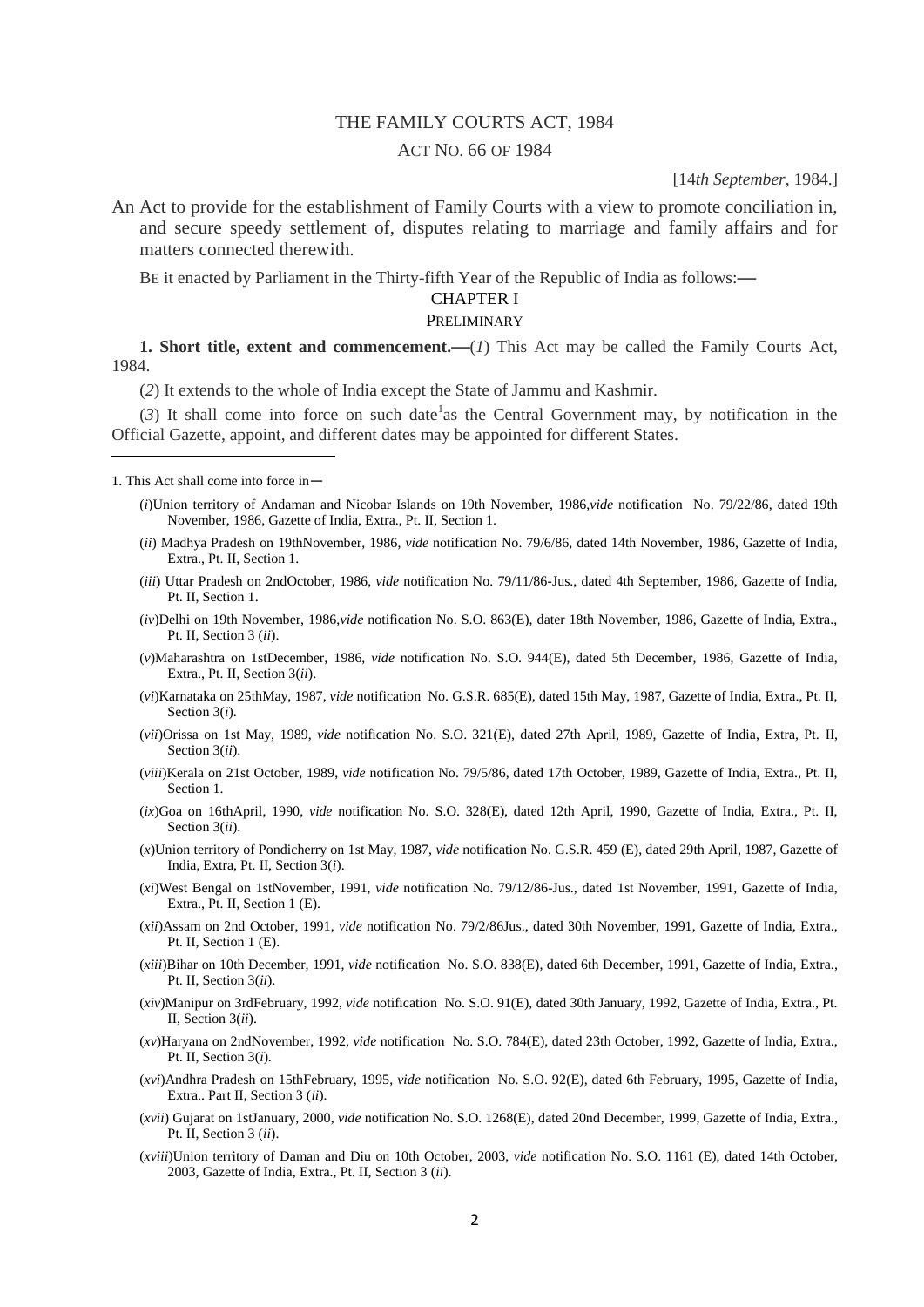**2. Definitions.—**In this Act, unless the context otherwise requires,**—**

(*a*) "Judge" means the Judge or, as the case may be, the Principal Judge, Additional Principal Judge or other Judge of a Family Court;

(*b*) "notification" means a notification published in the Official Gazette;

(*c*) "prescribed" means prescribed by rules made under this Act;

(*d*) "Family Court" means a Family Court established under section 3;

(*e*) all other words and expressions used but not defined in this Act and defined in the Code of Civil Procedure, 1908 (5 of 1908) shall have the meanings respectively assigned to them in that Code.

#### CHAPTER II

#### FAMILY COURTS

**3. Establishment of Family Courts.—**(*1*) For the purpose of exercising the jurisdiction and powers conferred on a Family Court by this Act, the State Government, after consultation with the High Court, and by notification,**—**

(*a*) shall, as soon as may be after the commencement of this Act, established for every area in the State comprising of city or town whose population exceeds one million, a Family Court;

(*b*) may establish Family Courts for such other areas in the State as it may deem necessary.

(*2*) The State Government shall, after consultation with the High Court, specify, by notification, the local limits of the area to which the jurisdiction of a Family Court shall extend and may, at any time, increase, reduce or alter such limits.

**4. Appointment of Judges.—(***1***)** The State Government may, with the concurrence of the High Court, appoint one or more persons to be the Judge or Judges of a Family Court.

(*2*) When a Family Court consists of more than one Judge,**—**

(*a*) each of the Judges may exercise all or any of the powers conferred on the Court by this Act or any other law for the time being in force;

(*b*) the State Government may, with the concurrence of the High Court, appoint any of the Judges to be the Principal Judge and any other Judge to be the Additional Principal Judge;

(*c*) the Principal Judge may, from time to time, make such arrangements as he may deem fit for the distribution of the business of the Court among the various Judges thereof;

(*d*) the Additional Principal Judge may exercise the powers of the Principal Judge in the event of any vacancy in the office of the Principal Judge or when the Principal Judge is unable to discharge his functions owing to absence, illness or any other cause.

(*3*) A person shall not be qualified for appointment as a Judge unless he**—**

(*a*) has for at least seven years held a judicial office in India or the office of a Member of a Tribunal or any post under the Union or a State requiring special knowledge of law; or

(*b*) has for at least seven years been an advocate of a High Court or of two or more such Courts in succession; or

(*c*) possesses such other qualifications as the Central Government may, with the concurrence of the Chief Justice of India, prescribe.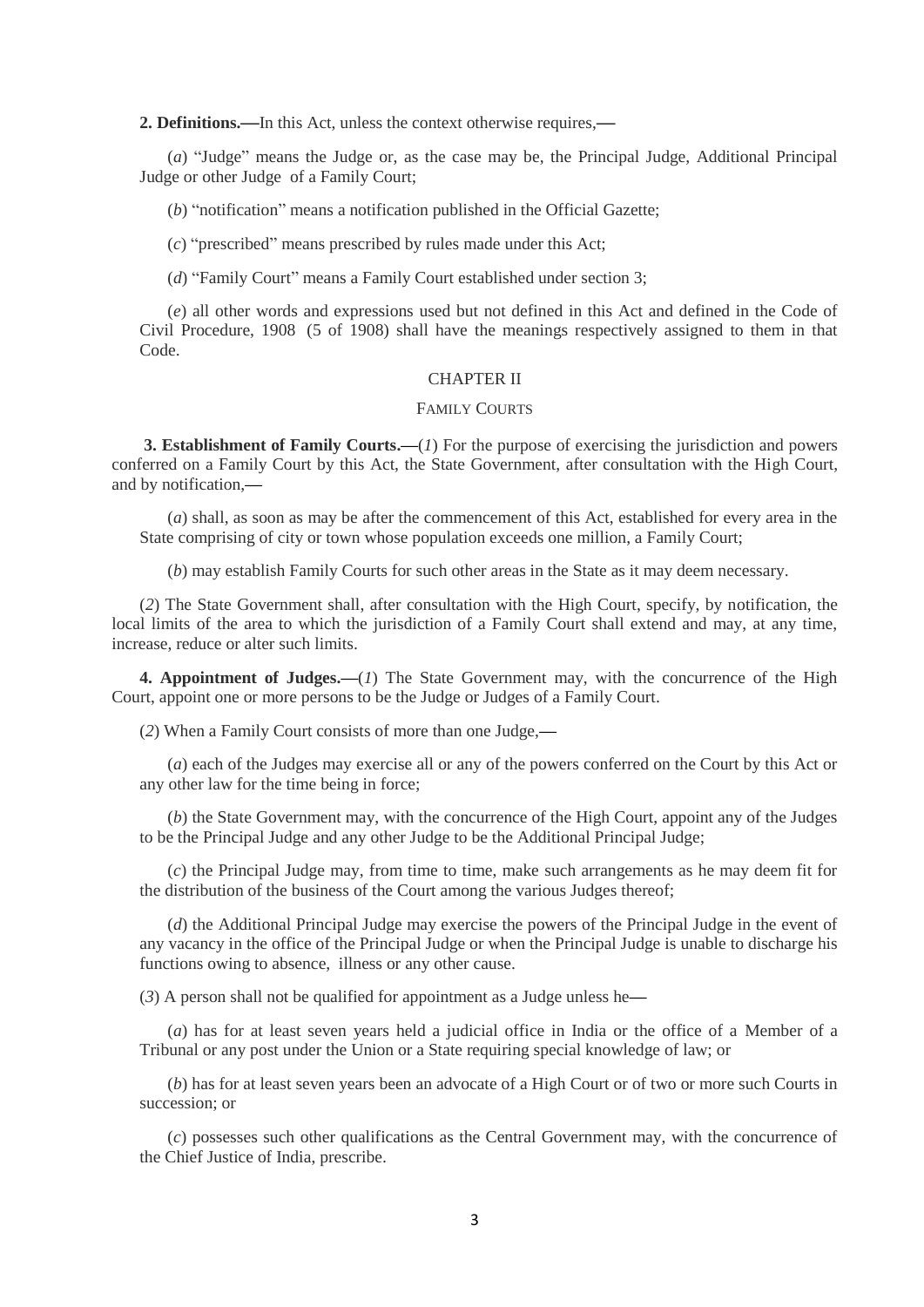(*4*) In selecting persons for appointment as Judges,**—**

(*a*) every endeavour shall be made to ensure that persons committed to the need to protect and preserve the institution of marriage and to promote the welfare of children and qualified by reason of their experience and expertise to promote the settlement of disputes by conciliation and counselling are selected; and

(*b*) preference shall be given to women.

(*5*) No person shall be appointed as, or hold the office of, a Judge of a Family Court after he has attained the age of sixty-two years.

(*6*) The salary or honorarium and other allowances payable to, and the other terms and conditions of service of, a Judge shall be such as the State Government may, in consultation with the High Court, prescribe.

**5. Association of social welfare agencies, etc.—**The State Government may, in consultation with the High Court, provide, by rules, for the association, in such manner and for such purposes and subject to such conditions as may be specified in the rules, with a Family Court of**—**

(*a*) institutions or organisations engaged in social welfare or the representatives thereof;

(*b*) persons professionally engaged in promoting the welfare of the family;

(*c*) persons working in the field of social welfare; and

(*d*) any other person whose association with a Family Court would enable it to exercise its jurisdiction more effectively in accordance with the purposes of this Act.

**6. Counsellors, officers and other employees of Family Courts.—**(*1*) The State Government shall, in consultation with the High Court, determine the number and categories of counsellors, officers and other employees required to assist a Family Court in the discharge of its functions and provide the Family Court with such counsellors, officers and other employees as it may think fit.

(*2*) The terms and conditions of association of the counsellors and the terms and conditions of service of the officers and other employees, referred to in sub-section (*1*), shall be such as may be specified by rules made by the State Government.

#### CHAPTER III

#### **JURISDICTION**

**7. Jurisdiction.—**(*1*) Subject to the other provisions of this Act, a Family Court shall**—**

(*a*) have and exercise all the jurisdiction exercisable by any district court or any subordinate civil court under any law for the time being in force in respect of suits and proceedings of the nature referred to in the *Explanation*; and

(*b*) be deemed, for the purposes of exercising such jurisdiction under such law, to be a district court or, as the case may be, such subordinate civil court for the area to which the jurisdiction of the Family Court extends.

*Explanation*.**—**The suits and proceedings referred to in this sub-section are suits and proceedings of the following nature, namely:**—**

(*a*) a suit or proceeding between the parties to a marriage for a decree of nullity of marriage (declaring the marriage to be null and void or, as the case may be, annulling the marriage) or restitution of conjugal rights or judicial separation or dissolution of marriage;

(*b*) a suit or proceeding for a declaration as to the validity of a marriage or as to the matrimonial status of any person;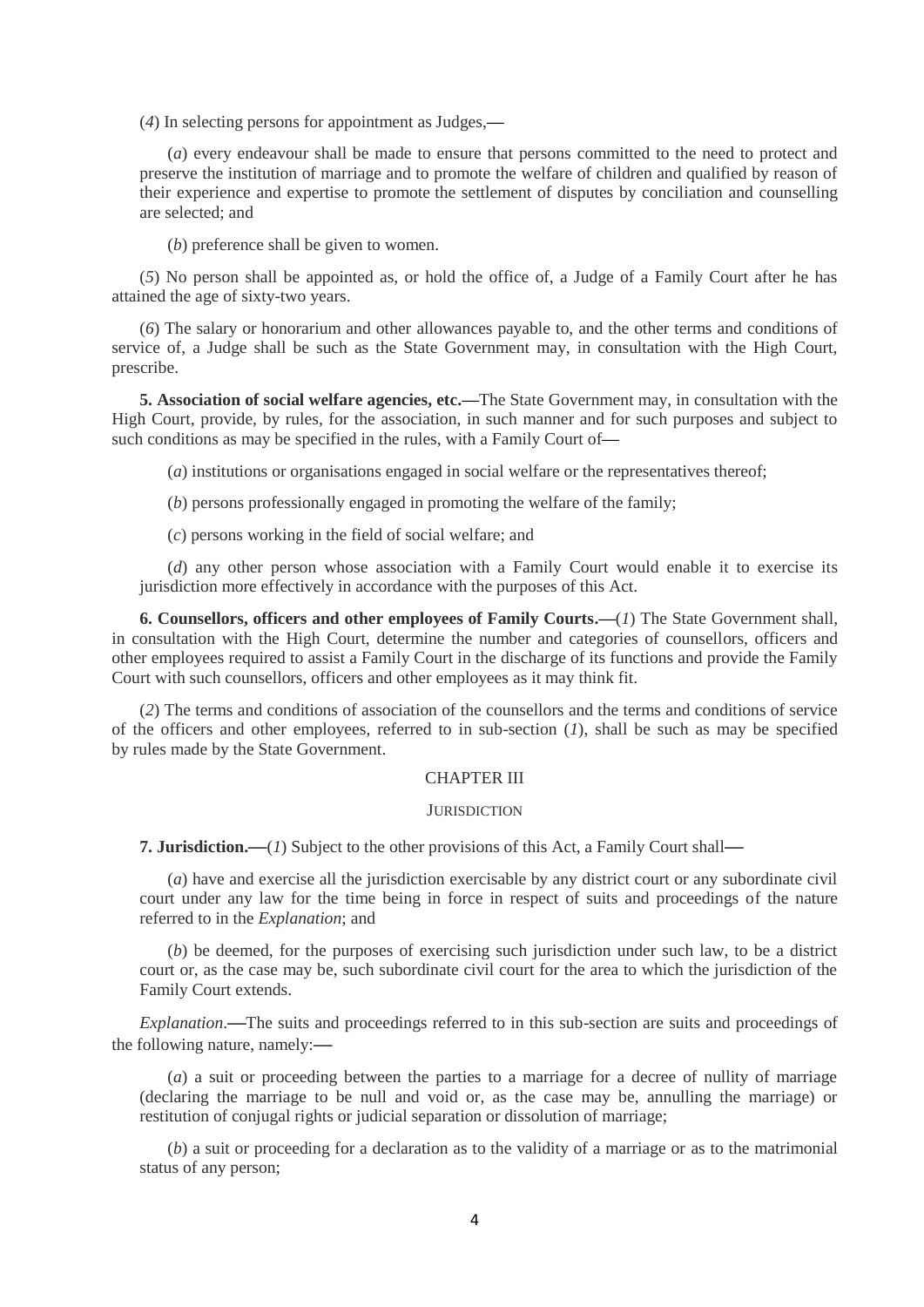(*c*) a suit or proceeding between the parties to a marriage with respect to the property of the parties or of either of them;

(*d*) a suit or proceeding for an order or injunction in circumstance arising out of a marital relationship;

(*e*) a suit or proceeding for a declaration as to the legitimacy of any person;

(*f*) a suit or proceeding for maintenance;

(*g*) a suit or proceeding in relation to the guardianship of the person or the custody of, or access to, any minor.

(*2*) Subject to the other provisions of this Act, a Family Court shall also have and exercise**—**

(*a*) the jurisdiction exercisable by a Magistrate of the first class under Chapter IX (relating to order for maintenance of wife, children and parents) of the Code of Criminal Procedure, 1973 (2 of 1974); and

(*b*) such other jurisdiction as may be conferred on it by any other enactment.

**8. Exclusion of jurisdiction and pending proceedings.—**Where a Family Court has been established for any area,**—**

(*a*) no district court or any subordinate civil court referred to in sub-section (*1*) of section 7 shall, in relation to such area, have or exercise any jurisdiction in respect of any suit or proceeding of the nature referred to in the *Explanation* to that sub-section;

(*b*) no magistrate shall, in relation to such area, have or exercise any jurisdiction or powers under Chapter IX of the Code of Criminal Procedure, 1973 (2 of 1974);

(*c*) every suit or proceeding of the nature referred to in the *Explanation* to sub-section (*1*) of section 7 and every proceeding under Chapter IX of the Code of Criminal Procedure, 1973 (2 of 1974),**—**

(*i*) which is pending immediately before the establishment of such Family Court before any district court or subordinate court referred to in that sub-section or, as the case may be, before any magistrate under the said Code; and

(*ii*) which would have been required to be instituted or taken before such Family Court if, before the date on which such suit or proceeding was instituted or taken, this Act had come into force and such Family Court had been established,

shall stand transferred to such Family Court on the date on which it is established.

### CHAPTER IV

#### **PROCEDURE**

**9. Duty of Family Court to make efforts for settlement.—**(*1*) In every suit or proceeding, endeavour shall be made by the Family Court in the first instance, where it is possible to do so consistent with the nature and circumstances of the case, to assist and persuade the parties in arriving at a settlement in respect of the subject-matter of the suit or proceeding and for this purpose a Family Court may, subject to any rules made by the High Court, follow such procedure as it may deem fit.

(*2*) If, in any suit or proceeding, at any stage, it appears to the Family Court that there is a reasonable possibility of a settlement between the parties, the Family Court may adjourn the proceedings for such period as it thinks fit to enable attempts to be made to effect such a settlement.

(*3*) The power conferred by sub-section (*2*) shall be in addition to, and not in derogation of, any other power of the Family Court to adjourn the proceedings.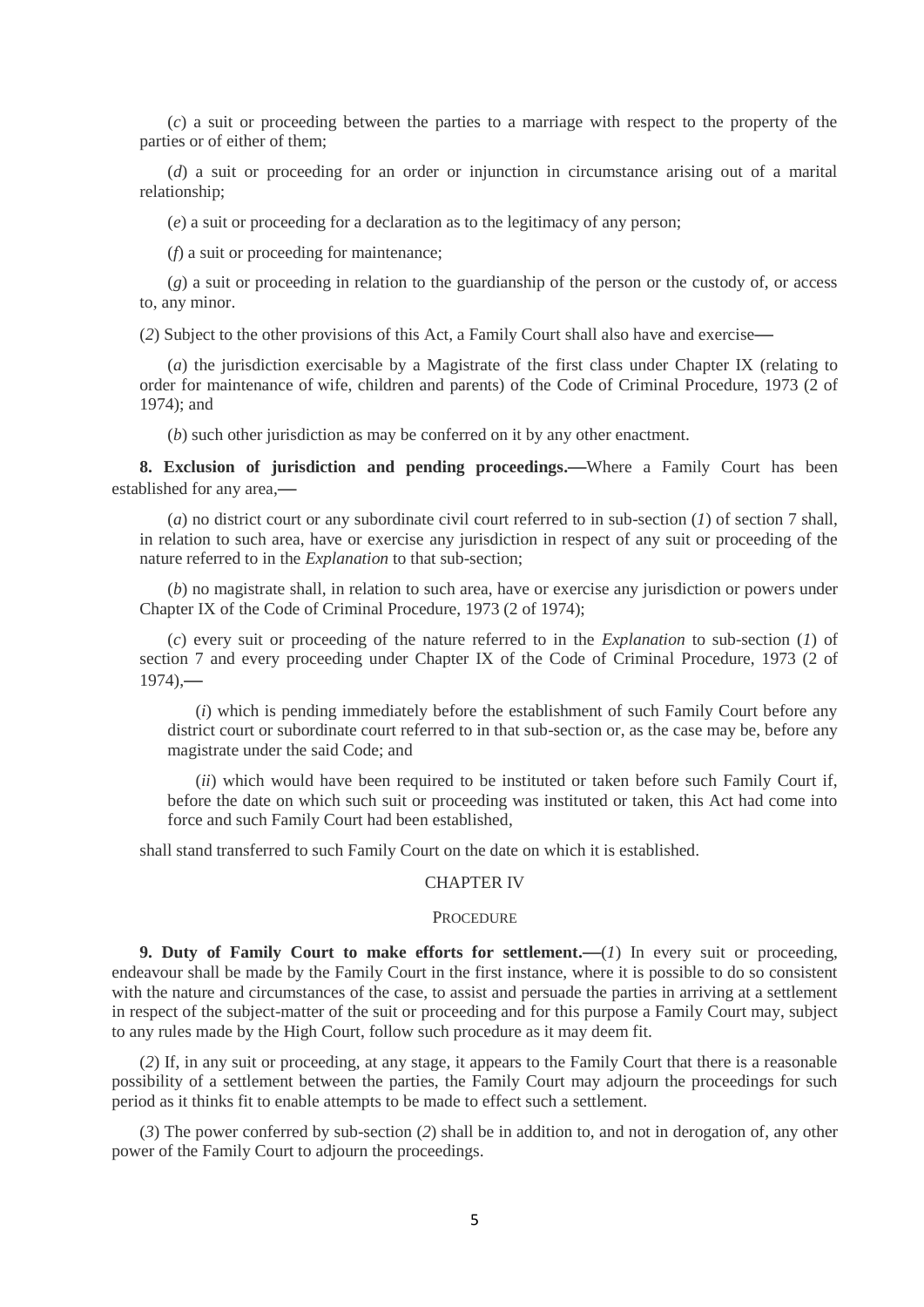**10. Procedure generally.—**(*1*) Subject to the other provisions of this Act and the rules, the provisions of the Code of Civil Procedure, 1908 (5 of 1908) and of any other law for the time being in force shall apply to the suits and proceedings [other than the proceedings under Chapter IX of the Code of Criminal Procedure, 1973 (2 of 1974)] before a Family Court and for the purposes of the said provisions of the Code, a Family Court shall be deemed to be a civil court and shall have all the powers of such court.

(*2*) Subject to the other provisions of this Act and the rules, the provisions of the Code of Criminal Procedure, 1973 (2 of 1974) or the rules made thereunder, shall apply to the proceedings under Chapter IX of that Code before a Family Court.

(*3*) Nothing in sub-section (*1*) or sub-section (*2*) shall prevent a Family Court from laying down its own procedure with a view to arrive at a settlement in respect of the subject-matter of the suit or proceedings or at the truth of the facts alleged by the one party and denied by the other.

**11. Proceedings to be held** *in camera***.—**In every suit or proceedings to which this Act applies, the proceedings may be held *in camera* if the Family Court so desires and shall be so held if either party so desires.

**12. Assistance of medical and welfare experts.—**In every suit or proceedings, it shall be open to a Family Court to secure the services of a medical expert or such person (preferably a woman where available), whether related to the parties or not, including a person professionally engaged in promoting the welfare of the family as the Court may think fit, for the purposes of assisting the Family Court in discharging the functions imposed by this Act.

**13. Right to legal representation.—**Notwithstanding anything contained in any law, no party to a suit or proceeding before a Family Court shall be entitled, as of right, to be represented by a legal practitioner:

Provided that if the Family Court considers it necessary in the interest of justice, it may seek the assistance of a legal expert as *amicus curiae*.

**14. Application of Indian Evidence Act, 1872.—**A Family Court may receive as evidence any report, statement, documents, information or matter that may, in its opinion, assist it to deal effectually with a dispute, whether or not the same would be otherwise relevant or admissible under the Indian Evidence Act, 1872 (1 of 1872).

**15. Record of oral evidence.—**In suits or proceedings before a Family Court, it shall not be necessary to record the evidence of witnesses at length, but the Judge, as the examination of each witness proceeds, shall, record or cause to be recorded, a memorandum of the substance of what the witness deposes, and such memorandum shall be signed by the witness and the Judge and shall form part of the record.

**16.** Evidence of formal character on affidavit.—(1) The evidence of any person where such evidence is of a formal character, may be given by affidavit and may, subject to all just exceptions, be read in evidence in any suit or proceeding before a Family Court.

(*2*) The Family Court may, if it thinks fit, and shall, on the application of any of the parties to the suit or proceeding summon and examine any such person as to the facts contained in his affidavit.

**17. Judgment.—**Judgment of a Family Court shall contain a concise statement of the case, the point for determination, the decision thereon and the reasons for such decision.

**18. Execution of decrees and orders.—**(*1*) A decree or an order [other than an order under Chapter IX of the Code of Criminal Procedure, 1973 (2 of 1974)], passed by a Family Court shall have the same force and effect as a decree or order of a civil court and shall be executed in the same manner as is prescribed by the Code of Civil Procedure, 1908 (5 of 1908) for the execution of decrees and orders.

(*2*) An order passed by a Family Court under Chapter IX of the Code of Criminal Procedure, 1973 (2 of 1974) shall be executed in the manner prescribed for the execution of such order by that Code.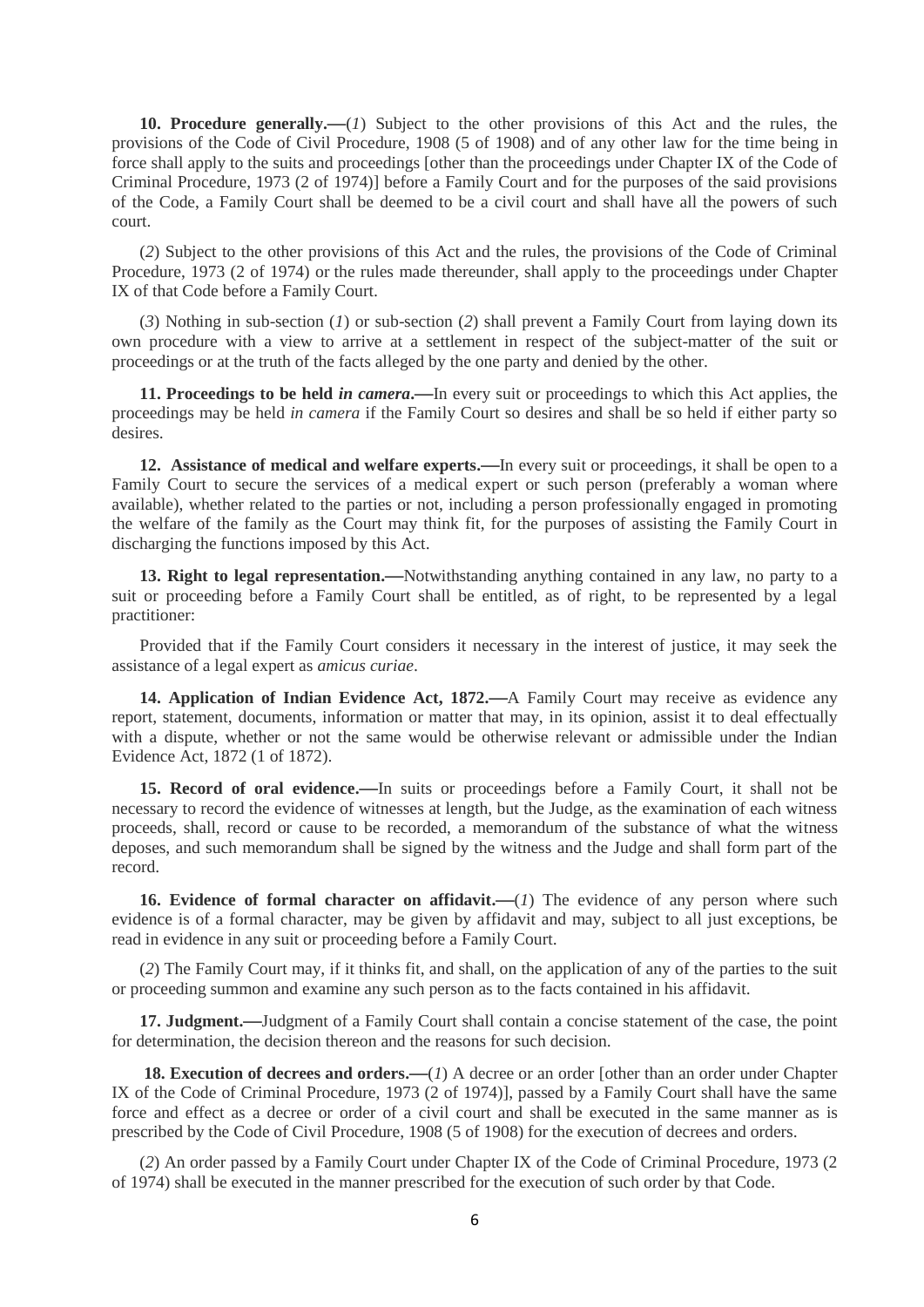(*3*) A decree or order may be executed either by the Family Court which passed it or by the other Family Court or ordinary civil court to which it is sent for execution.

## CHAPTER V

## 1 [APPEALS AND REVISIONS]

**19. Appeal.—**(*1*) Save as provided in sub-section (*2*) and notwithstanding anything contained in the Code of Civil Procedure,1908 (5 of 1908) or in the Code of Criminal Procedure, 1973 (2 of 1974) or in any other law, an appeal shall lie from every judgment or order, not being an interlocutory order, of a Family Court to the High Court both on facts and on law.

(*2*) No appeal shall lie from a decree or order passed by the Family Court with the consent of the parties<sup>2</sup> [or from an order passed under Chapter IX of the Code of Criminal Procedure, 1973 (2 of 1974):

Provided that nothing in this sub-section shall apply to any appeal pending before a High Court or any order passed under Chapter IX of the Code of Criminal Procedure, 1973 (2 of 1974) before the commencement of the Family Courts (Amendment) Act, 1991 (59 of 1991).]

(*3*) Every appeal under this section shall be preferred within a period of thirty days from the date of the judgment or order of a Family Court.

 $2^{2}$ [(4) The High Court may, of its own motion or otherwise, call for and examine the record of any proceeding in which the Family Court situate within its jurisdiction passed an order under Chapter IX of the Code of Criminal Procedure, 1973 (2 of 1974) for the purpose of satisfying itself as to the correctness, legality or propriety of the order, not being an interlocutory order, and as to the regularity of such proceeding.]

 $3(5)$ ] Except as aforesaid, no appeal or revision shall lie to any court from any judgment, order or decree of a Family Court.

 $^{4}$ [(6)] An appeal preferred under sub-section (*1*) shall be heard by a Bench consisting of two or more Judges.

## CHAPTER VI

#### **MISCELLANEOUS**

**20. Act to have overriding effect.—**The provisions of this Act shall have effect notwithstanding anything inconsistent therewith contained in any other law for the time being in force or in any instrument having effect by virtue of any law other than this Act.

**21. Power of High Court to make rules.—**(*1*) The High Court may, by notification in the Official Gazette, make such rules as it may deem necessary for carrying out the purposes of this Act.

(*2*) In particular, and without prejudice to the generality of the foregoing power, such rules may provide for all or any of the following matters, namely:**—**

(*a*) normal working hours of Family Courts and holding of sittings of Family Courts on holidays and outside normal working hours;

(*b*) holding of sittings of Family Courts at places other than their ordinary places of sitting;

(*c*) efforts which may be made by, and the procedure which may be followed by, a Family Court for assisting and persuading parties to arrive at a settlement.

1

<sup>1.</sup> Subs. by Act 59 of 1991, s. 2, for "Appeals" (w.e.f 28-12-1991).

<sup>2.</sup> Ins. by s.2, *ibid.* (w.e.f. 28-12-1991).

<sup>3.</sup> Sub-section (*4*) renumbered as sub-section (*5*) thereof by s. 2, *ibid.* (w.e.f. 28-12-1991).

<sup>4.</sup> Sub-section (*5*) renumbered as sub-section (*6*) thereof by s. 2, *ibid*. (w.e.f. 28-12-1991).